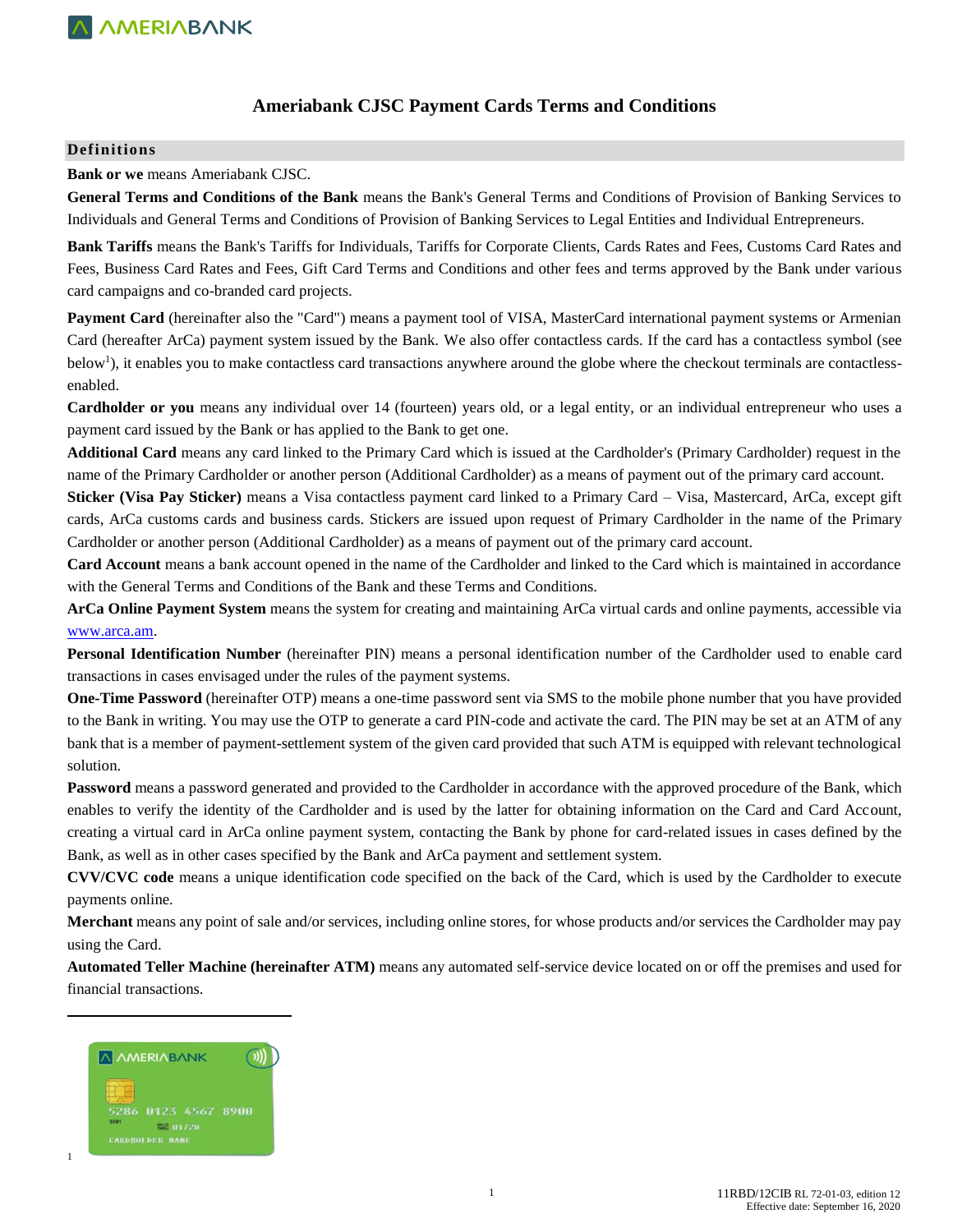**POS-terminal** means an electronic device used for non-cash transactions at the Merchants' premises or cash withdrawal and non-cash transactions with the Card at the Bank premises.

**Transaction** means an instruction given by the Cardholder to the Bank to perform an operation with or without direct use of the Card. **Authorization** means approval or authorization of the card transaction by the Bank.

**Transaction Date** means the actual date on which the card transaction takes place.

**Transaction Processing Date** means the day on which the transaction is processed by the Bank to the card account based on the transaction report presented by the respective payment-settlement system or the Cardholder's instruction.

**Stop-List** means the international list of cards, transactions with the use of which can only be executed upon authorization in accordance with the rules of respective payment systems.

**Payment Limit** means the aggregate limit of card transactions equal to the sum of the Card Account balance and line of credit, including overdraft.

**Over-Limit** means the amount used over the Payment Limit, including the amount charged by us according to the Bank Tariffs, which is deemed to be your liability to the Bank.

**Card Package** means a set of additional benefits provided together with certain types of cards as determined by the Bank Tariffs.

**Loyalty Point** means each of the points accrued to the cards issued to individuals in accordance with the terms and conditions of loyalty program, which may be used to get certain Bank services or a 100% discount on the service fee under some of the Bank products.

**Statement** means a report issued by the Bank to the Cardholder showing the transactions through the Card Account (Primary, Additional Cards and Stickers).

**Written or in Writing** means a way of submitting an instruction or information to the Bank through a document signed by the Cardholder or otherwise authorized by the Cardholder in a way that has been agreed between the latter and the Bank in advance (online/mobile banking, phone banking, etc.).

**Armenia** means Republic of Armenia.

#### **1. General Provisions**

- 1.1. Payment Card Terms and Conditions of the Bank (hereinafter the "Terms and Conditions") regulate the relationships between you and us during issuance and service of the Card by us and use of the Card by you.
- 1.2. We provide the Card to you based on a properly completed application-agreement form (hereinafter "Application-Agreement") whereby you confirm that you accept these Terms and Conditions.
- 1.3. Any and all instructions of the Cardholder for change or modification of the terms directly specified in the Application-Agreement (except the changes that cannot be made during the validity period of the card according to the Terms and Conditions) should be submitted on the approved template of the Bank. All such changes and modifications shall supersede any and all previous instructions related to the same subject matter. For the purposes of the Terms and Conditions, the instructions, submitted under the Application-Agreement, and the specified terms shall be applicable as amended and modified.
- 1.4. These Terms and Conditions should be read together with the General Terms and Conditions of the Bank. Furthermore, any and all relations between you and the Bank not regulated by these Terms and Conditions shall be regulated by the General Terms and Conditions of the Bank, the Bank Tariffs, binding legal contracts between you and the Bank and the legislation of Armenia. Where not regulated by the legislation of Armenia, such relations shall be regulated by customary business practices.
- 1.5. Fees and (or) agreements for specific card types, card campaigns and co-branded projects may apply further to these Terms and Conditions and set out provisions or limitations different from those herein contained.
- 1.6. Certain types of cards may be subject to insurance. The insurance procedure, as well as the procedure and terms of insurance compensation are defined by the Bank's "Card Insurance Terms", enclosed with these Terms.
- 1.7. Any cash flows driven by the use of the Card, including loan proceeds (credits, debits), and use of cash and non-cash funds shall be regulated by the Terms and Conditions, as well as the rules and terms defined by ArCa, VISA and MasterCard payment systems.
- 1.8. We shall maintain a Card Account to process the transactions with the Card and Additional Card(s), if any.
- 1.9. The Card Account shall be opened in the name of the Primary Cardholder.
- 1.10. Card Accounts may be opened in Armenian drams, US dollars or euros.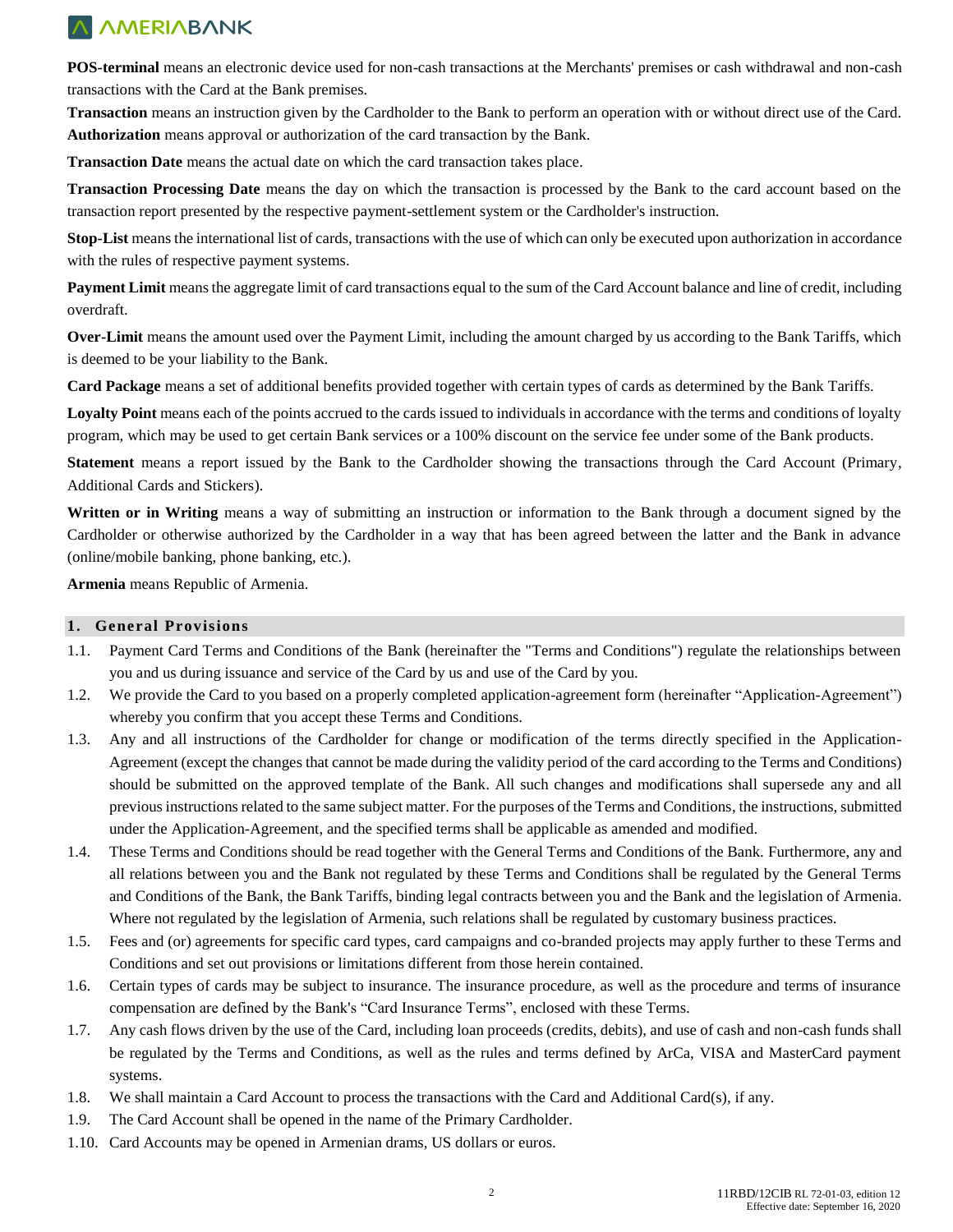- 1.11. You are required to have a current account in Armenian drams to be eligible for a Card.
- 1.12. The Card shall be valid up to the last day of the month indicated on the front of the Card.
- 1.13. The Card is at all times the property of the Bank and should be returned to us upon request.
- 1.14. The Card may not be used for illegal purposes.
- 1.15. We shall not be held liable for any damage or loss you may suffer due to Card Transactions resulting in breach of the rules and requirements herein contained, or use, provision or disclosure of the Card, OTP, PIN, password or information embossed on the Card (Card number, CVV/CVC, validity date) to the third parties.
- 1.16. You agree that in case a Card Package is provided to you together with the Card, we may provide your personal data (name, date of birth, ID details, contact data), without any prior notice to you, to the providers of the services included in the Card Package.
- 1.17. You (unless you are a holder of gift and business cards) participate in AYO program (the "Program"), under which you are entitled to cashback (partial refund of the money spent by you) on noncash payments made at the merchants partnering with the Program. The Program is implemented by Best Card LLC in accordance with the Terms of Participation in AYO Program available at Best Card LLC website [\(www.ayocard.am\)](http://www.ayocard.am/). Hereby you agree to join the Terms of Participation in AYO Program which constitute a public offer. You acknowledge that by accepting these Terms and Conditions you also accept that public offer.
- 1.18. For any Card-related inquiries you wish to address by phone, please call (+374 10) 56 11 11, available 24/7.
- 1.19. After expiry of the Card validity term the Card shall be reissued by us subject to the then-current tariffs and terms of the Bank unless you notify us in writing about your intention to terminate the Card at least 10 (ten) days prior to the expiry date, or your Card has been blocked, or you have liabilities to the Bank deriving from the use of the Card, or we have decided not to reissue the Card.
- 1.20. At your choice, you may change the PIN-code any time during the validity period of the Card at the ATM with a relevant functionality. For this purpose, you should enter your existing and the new PIN codes. While changing the PIN-code, please follow the safety rules of the Bank that are published on our website or have been otherwise made available to you.
- 1.21. If you forget your PIN, you may generate a new PIN by filling in the Bank's template form and using an OTP. Otherwise, you may order a new card in accordance with the Bank Tariffs.
- 1.22. While identifying you as a user on the Bank's website, the details of the cards issued by Ameriabank CJSC may be requested for proper identification of the Cardholder, i.e. you should fill in the required card details and enter the one-time password sent to the mobile number provided by you to the Bank. Once you've completed the specified identification process, you may fill in loan applications, submit documents, propose preferable terms of loans and get loans.

### **2. Card Issuance**

- 2.1. You will receive your Card and PIN in separate sealed envelopes. This does not apply to PIN generation using the OTP, in which case you may generate your PIN in accordance with clause 2.4 below after receiving the card.
- 2.2. The Card and PIN shall be provided to you in a manner defined between you and us in advance. In case of reissued Cards, the Card and the PIN will be provided to you in a manner previously agreed between you and the Bank, unless you submit an instruction to the opposite on an approved template form of the Bank.
- 2.3. The process of delivering the Card and PIN (unless the latter is to be generated using an OTP) will take 2 (two) business days upon your application date if the Card is delivered at the head office or any of the Yerevan-based branches, and 7 (seven) business days if the Card is provided outside Yerevan. The Card may be delivered to you in shorter term subject to the Bank Tariffs. If the Card and PIN are delivered to you by postal service, the delivery period shall depend on the terms of the postal service providers.
- 2.4. If you prefer to generate the PIN code yourself, we will send you an OTP via SMS to the mobile phone number you've given us in writing, while you follow the ATM instructions to activate the card. You should type the received OTP in the respective field on the ATM screen, after which you may set your PIN code. If you select using the OTP as a way to receive your PIN code, you will no longer be able to change this manner.
- 2.5. Once you receive the Card and PIN (unless the latter is generated using an OTP), please check that the envelope has not been tampered with or compromised, the Card and PIN are inside the envelope, match your application and the embossed data are correct. If you detect any discrepancy or if PIN generation using an OTP fails (including failure to receive the OTP in time),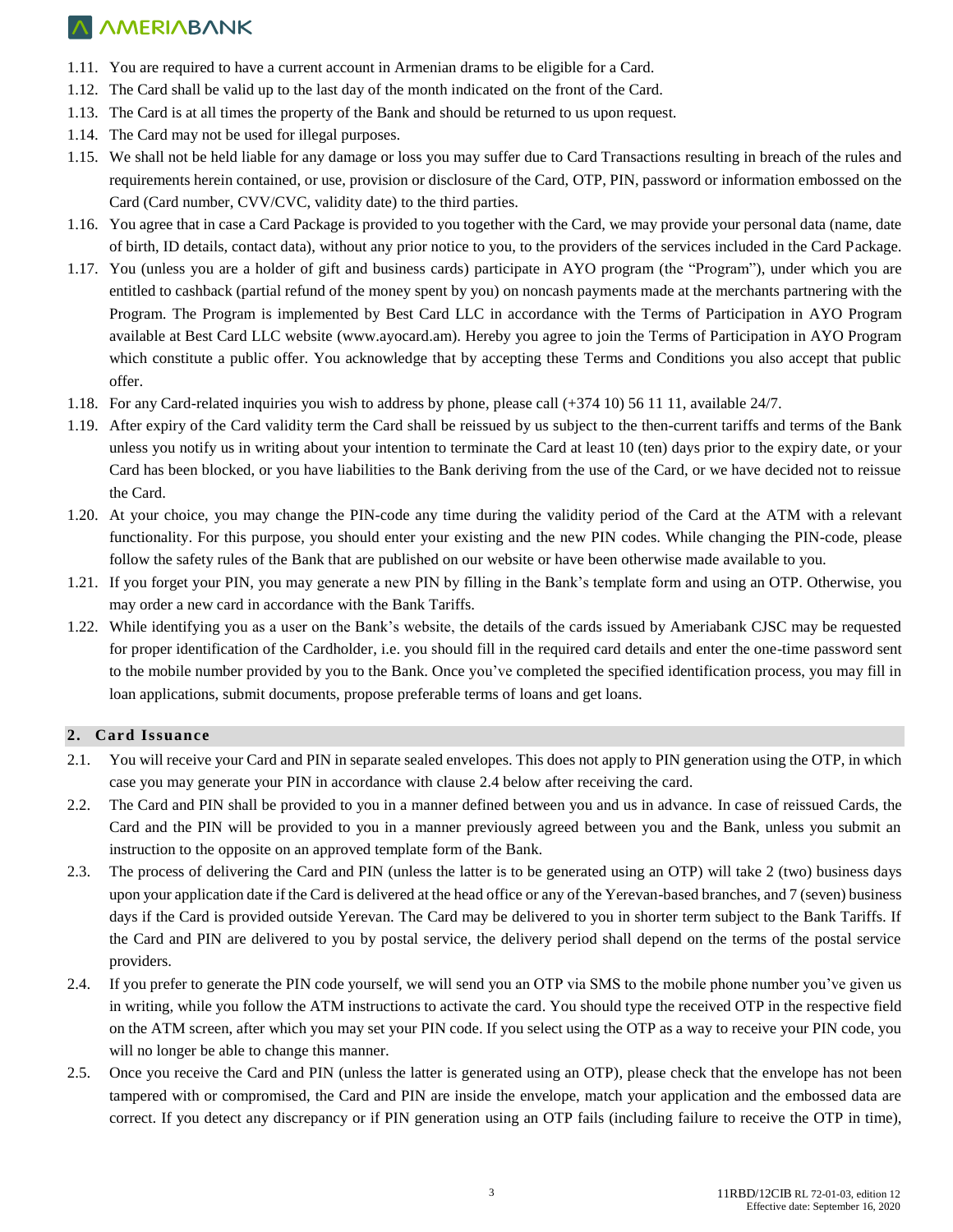contact us immediately. If you haven't received the Card within 60 (sixty) days following Card application or reissuance, we shall have the right to close the Card and destroy it.

- 2.6. If you have chosen Card delivery by a postal/courier service, the Card and PIN will be delivered to you by two different service providers or couriers.
- 2.7. We will charge you for the Card and PIN delivery in accordance with the Bank Tariffs.
- 2.8. If the Card and/or PIN cannot be delivered to you at the designated postal address, the Card and PIN envelops will be returned to us and retained until demanded.
- 2.9. After you have received the Card by postal/courier delivery, you should call the Bank to activate it. If you fail to contact the Bank to activate the Card within 6 (six) months after delivery, the Bank shall be entitled to close the Card.
- 2.10. The Card shall be activated within the following terms:
	- 2.10.1. 1 (one) business day after receipt of the Card and the PIN by the Cardholder, if provided to the Cardholder on the Bank premises,
	- 2.10.2. 1 (one) business day after the Cardholder contacts us and we verify the Cardholder's identity in a proper manner, if the Card is delivered by a postal/courier service.
	- 2.10.3. Upon successful completion of PIN generation using an OTP by the Cardholder
- 2.11. The validity period of the Card shall be as follows below:

| ArCa<br>Classic/ArCa<br>Carrefour<br>Smile card | Cirrus<br>Maestro/Visa<br>Electron/<br>ArCa Mir | Visa<br>Electron<br>Sticker | MasterCard<br>Standard/Visa<br>Classic | MasterCard<br>Gold/Visa<br>Gold | MasterCard<br>Platinum/Visa<br>Platinum | Visa<br>Infinite | <b>MasterCard</b><br>Business/<br>Visa<br><b>Business</b> |
|-------------------------------------------------|-------------------------------------------------|-----------------------------|----------------------------------------|---------------------------------|-----------------------------------------|------------------|-----------------------------------------------------------|
| 2 years                                         | 4 years                                         | years                       | 4 years                                | years                           | 4 years                                 | 4 years          | 4 years                                                   |

The validity period of any additional card issued under each type of the card shall be consistent with the relevant validity periods specified above.

### **3. Card Use and Security Rules**

- 3.1. You should sign in the designated field on the back of the Card immediately upon receiving it. Absence of signature or its mismatch shall be a legal basis for rejection of card transaction or confiscation of the Card.
- 3.2. When generating new PIN, it is recommended to use as complex PIN as possible. Please avoid using sequential or repeated numbers.
- 3.3. The Card may be used at ATMs, cash withdrawal centers and merchants through terminals and other devices the screens of which or the adjacent territories display information on the service of cards,
	- 3.3.1. such as cash withdrawal, cash deposit, utility payments, etc.,
	- 3.3.2. and symbols of the respective payment systems (ArCa, VISA, MasterCard, etc.) certifying that your Card can be accepted at that particular ATM or merchant.
- 3.4. You solely shall bear all risks of using the Card, OTP, PIN and password.
- 3.5. You may not make the Card, OTP, PIN and password available to a third party. You should take all precautions to ensure that the Card, OTP, PIN, password and the information embossed on the Card are not readily visible or otherwise accessible to other people.
- 3.6. Never write the PIN or OTP on the Card or keep the PIN record and the Card together.
- 3.7. You should enter your PIN only if required to complete the transaction with that particular type of Card through the device you use at that time. The PIN is not required for online payments via Internet (online stores). No need to enter PIN for up to 5 payments under 20,000 AMD or foreign currency equivalent with contactless cards and stickers a day.
- 3.8. Never provide (enter) your PIN while paying via Internet (online stores). If you have disclosed your PIN in an online store, immediately terminate the transaction and contact us to block the Card.
- 3.9. When you enter your PIN-code, please make sure it is not visible to other persons and not recorded by cameras.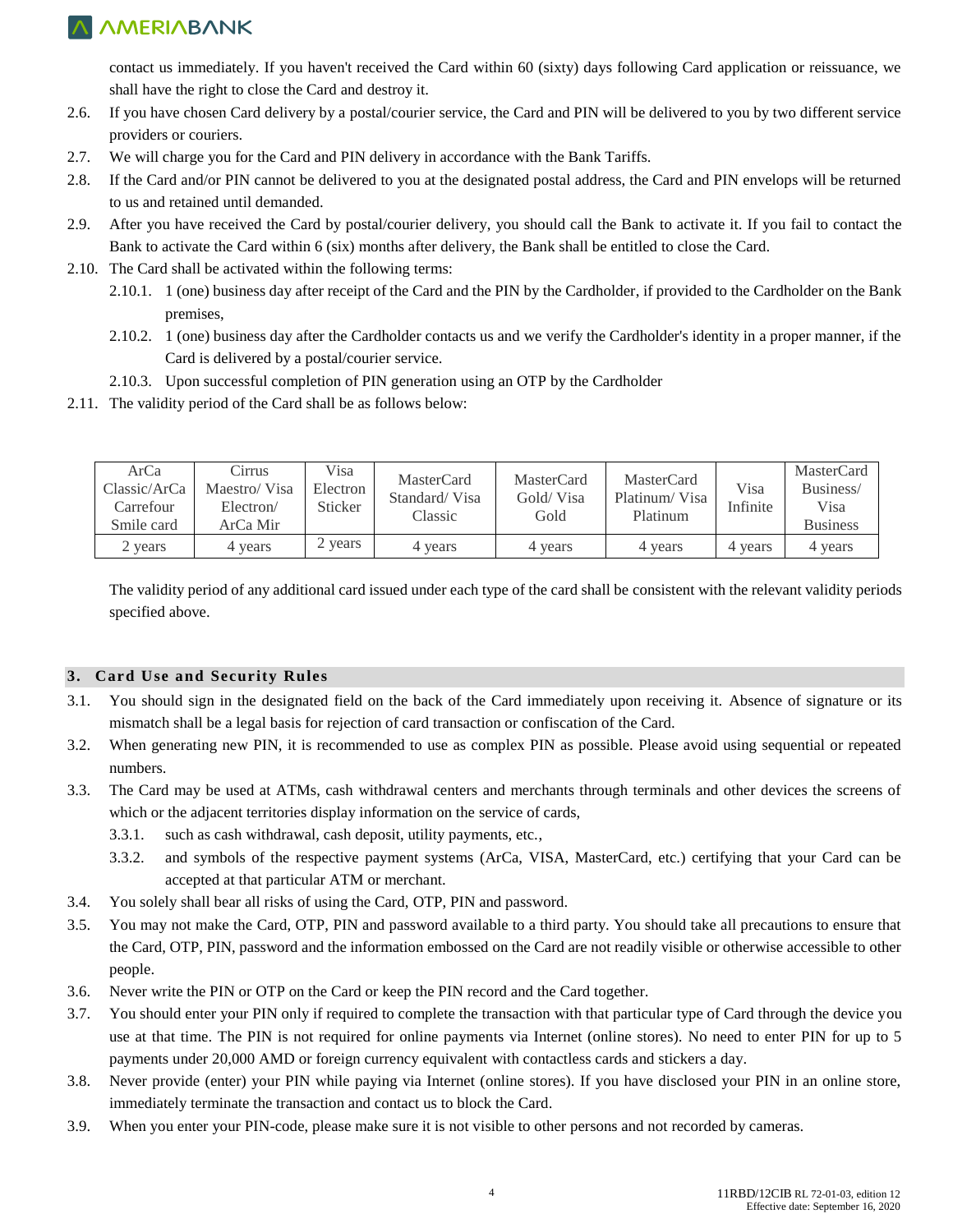- 3.10. Watch closely during the transactions you make at leisure and entertainment facilities. It is recommended that you do not entrust your Card to other persons and do not allow use of the Card out of your sight.
- 3.11. Do not use ATMs, cashing devices and POS-terminals you find suspicious or not reliable, or devices the card readers, keyboard or cash dispensing holes of which are connected to foreign devices, conductors, adhesive tape, etc.
- 3.12. When making online payments, etc., you should give preference to secure payment websites. Online gambling casinos and betting websites are considered the most risky channels.
- 3.13. After three successive incorrect entries of the PIN the Card will be blocked and/or swallowed by the ATM. The Card may be swallowed by the ATM if you don't take it within 20 (twenty) seconds after it pops out, as well as if there are technical problems with the ATM or if the Card is damaged.
- 3.14. If the ATM does not return the Card after the transaction, but the ATM screen and the receipt do not display the seizure notice, you should immediately call us and make sure that the Card has been blocked. Otherwise the Card should be immediately blocked.
- 3.15. To receive the retained Card back, please contact the Bank. The retained Card shall be returned to you within the following terms:
	- 3.15.1. 2 (two) business days if the ATM is on the premises of our head office or any of the Yerevan-based branches
	- 3.15.2. 4 (four) business days if the ATM is situated in any town where the Bank has a branch
	- 3.15.3. 10 (ten) business days if the ATM is situated in any other town or place where the Bank doesn't have a branch
	- 3.15.4. If your Card has been retained by the ATM of another bank, we will return it to you on the day we receive the Card from the respective bank.
- 3.16. To the extent permitted by law, we shall not be held liable for any direct or indirect losses you may incur through failure or malfunctioning of ATMs, POS-terminals or merchants unless the following conditions are in place at the same time:
	- 3.16.1. The Bank is at fault.
	- 3.16.2. Failure or malfunctioning occurred during working hours of the Bank.
	- 3.16.3. You have visited the head office or any branch of the Bank to withdraw cash available on the Card but were refused the service.

In any case, our liability shall be limited to the actual (direct) loss caused to you.

- 3.17. In case of unauthorized use of the Card or such threat, notify the Bank immediately and request to block the Card.
- 3.18. To improve security of the Card, upon your request we may send you an SMS-alert each time you perform a card transaction. The service is subject to the Bank fees. By consent of the Primary Cardholder SMS-alerts may be sent also to the additional cardholder. SMS-alerts are aimed to boost your chances of preventing fraudulent use of the Card. The Cardholders receive SMSalerts about all transactions and can immediately report to the Bank any suspicions of fraud thus preventing further illegal use of the Card.
- 3.19. If you have enrolled for an SMS-notification service or if you access other Bank services (including USSD service) via your mobile phone, please inform the Bank promptly about any change in your mobile phone number available in our records. Hereby you agree that if your information becomes known to third parties through you failing to inform us about changes in your phone number, such action shall not be considered disclosure of banking secrecy. The Bank shall not be held liable if the information stored on your mobile device or obtained via it has become known to other people due to access to your phone.
- 3.20. You may make all Card-related settings by yourself (via self-service devices or other distant banking channels (SMS, USSD, online/mobile banking)), which shall be considered your written instruction to the Bank and to the payment organization servicing your card.
- 3.21. Upon receipt of an SMS-alert you should check the transaction amount and status (executed, rejected, etc.). If you suspect fraud, promptly contact the Bank to block the Card.
- 3.22. If you pay online at the websites displaying "VBV/Secure code" logo aimed to increase security of the Card transactions over the Internet, you will have to enter a one-time password you will receive during every such transaction in an SMS sent to your mobile number available in the Bank records. We shall not be held liable if you don't receive an SMS due to any technical or other issue not related to the our operations, which may result in failure of any of your operations.
- 3.23. To further improve the security of your card transactions, we shall be entitled to change the card transaction and/or authorization procedure by requiring identification codes (one-time passwords, etc.) which will be made available to you either by texting to your mobile number, sending to your email or through other means (token, mobile app, etc.).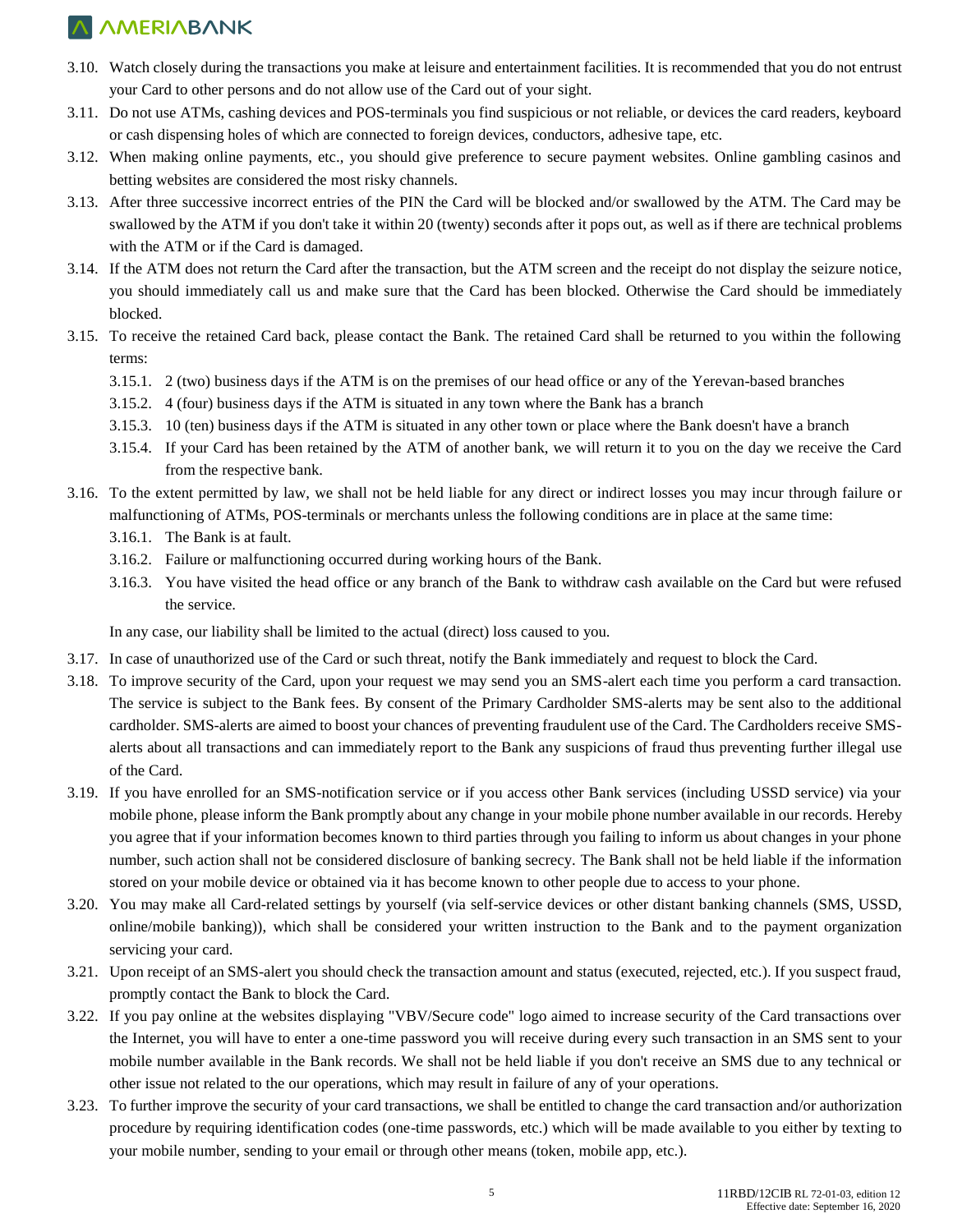- 3.24. To protect yourself against fraudulent transactions, you may at any time during the validity period of the Card set transaction limits depending on the type or geographical coverage of card transactions. The limits shall be applicable only to transactions subject to authorization and shall be effective during the period specified by you.
- 3.25. For security considerations the Bank can prohibit or restrict card transactions in higher-risk countries.
- 3.26. We may suspend service of your Card if we have good reason to suspect that the transactions with your Card are fraudulent. Such suspension will be lifted once we receive enough evidence of the authenticity of transactions or sufficient clarifications.
- 3.27. In case of Card closure (cancellation or expiry of the validity period) you must return the Card to the Bank. If for any reason you are unable to return the Card but you have it with you, you should destroy it by cutting through the magnetic stripe and the chip. We shall not be liable for any transactions made with your Card as a result of your failure to return the Card to us.

#### **4. Card Loss, Theft or Unauthorized Use**

- 4.1. If the Card has been lost, stolen or used without authorization (or you have such suspicion), please notify us or ArCa Processing Center immediately by any of the means below:
	- 4.1.1. the number specified on the Card, or
	- 4.1.2. (+374 10) 56 11 11, the Bank's 24/7 helpline, or
	- 4.1.3. (+374 10) 59 22 22 (ArCa Processing Center), or
	- 4.1.4. emailing us to [cardsupport@ameriabank.am](mailto:cardsupport@ameriabank.am) , or
	- 4.1.5. online banking system of the Bank during our open hours, or
	- 4.1.6. visit to our head office or any branch during our open hours
- 4.2. We will block the Card following your notification of the Card loss, theft or unauthorized use (such suspicion).
- 4.3. The verbal notice of the Card loss, theft or unauthorized use (such suspicion) should be confirmed in writing within reasonable time frames. The Bank shall be deemed duly notified upon receipt of the written notice.
- 4.4. You solely shall be liable for any and all card transactions performed before the loss, theft or unauthorized use of the Card (such suspicion) has been reported to us.
- 4.5. You shall also be liable for the card transactions performed after reporting the loss, theft or unauthorized use of the Card (such suspicion) to us, if such transactions don't require authorization (including over the Internet). To enable chargeback claims under the transactions not requiring authorization, we will place your Card in the Stop-List upon your request within the terms defined by respective payment system. The service is subject to the Bank Tariffs.
- 4.6. The Cardholder shall indemnify the Bank against any losses and damages it may suffer due to the Cardholder's failure to notify the Bank of the Card loss, theft or unauthorized use, as well as due to misuse of the Card by the third parties before notifying the Bank.
- 4.7. We recommend renewing the Card in case of its loss, theft or unauthorized use. If you wish to continue using your compromised Card, you should request the Bank to unblock it. In such cases, any and all liability for the damages and losses you may incur due to the use of the compromised Card shall be borne solely by you.

### **5. Card Transactions**

- 5.1. Unless there are restrictions on the card transactions defined by any Card-specific terms and conditions, rates and fees and/or agreements, you may perform the following card transactions:
	- 5.1.1. deposit cash into the Card via cash-in machines or at our premises
	- 5.1.2. withdraw cash from the Card via cash-dispensing ATMs or POS-terminals
	- 5.1.3. make money transfers via ATMs, at banks, as well as via distant banking systems and ArCA online payment system
	- 5.1.4. pay for goods and services purchased from various merchants (including online stores), without cash
- 5.2. The amount you deposit into your Card through the Bank teller, or by a transfer from a Bank account (other than card accounts) to your Card Account normally become available on your online card balance within 10 (ten) minutes, provided there are no technical or software issues at ArCa Processing Center. As a rule such amounts become available on your card account within 10 (ten) minutes.
- 5.3. The amount you deposit into your Card via payment terminals normally become available on your online card balance within 5 (five) minutes, provided there are no technical or software issues at ArCa Processing Center.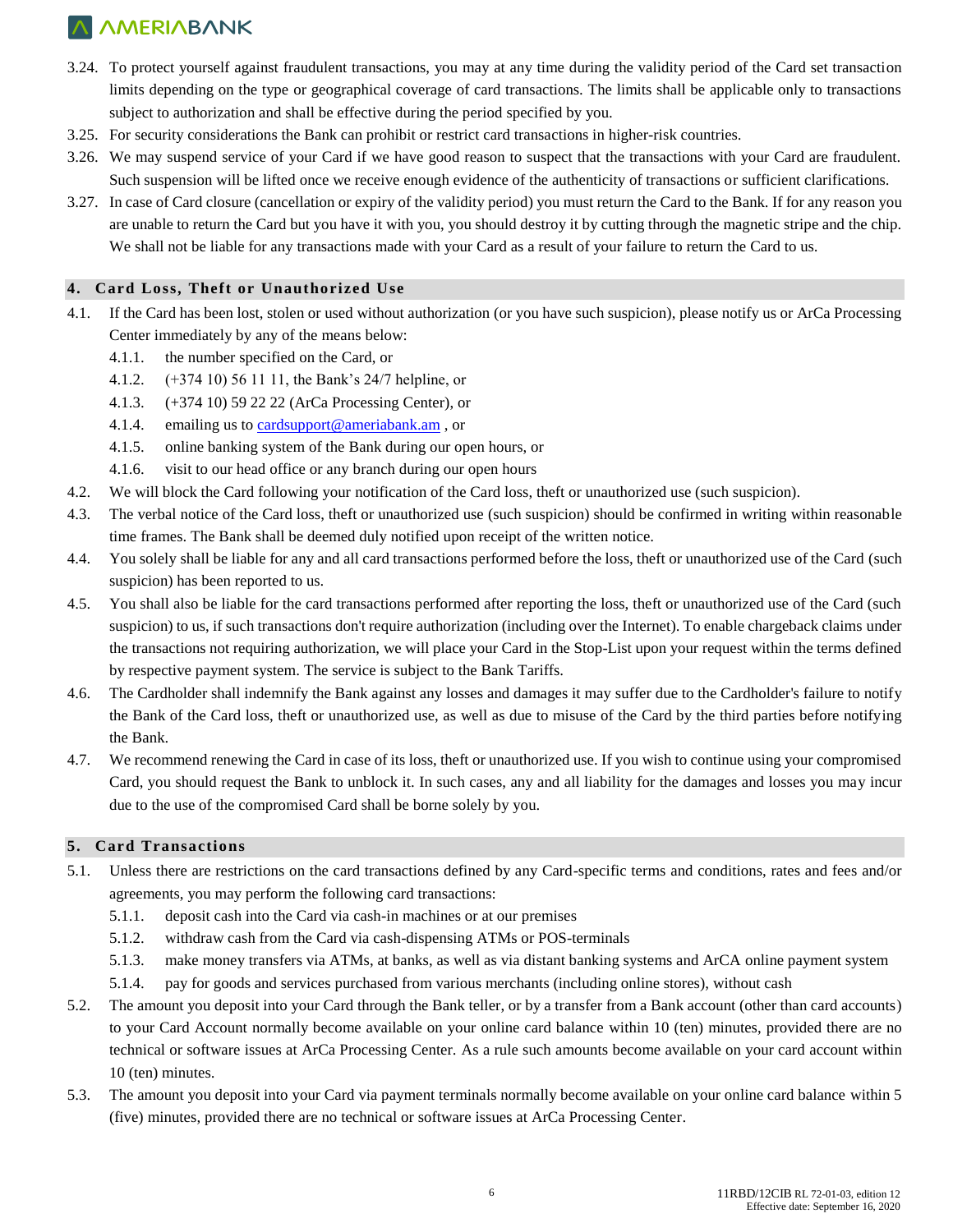- 5.4. The amount you deposit into your Card via ATMs normally become available on your online card balance within 5 (five) minutes, provided there are no technical or software issues at ArCa Processing Center. As a rule such amounts become available on your card account the next business day.
- 5.5. Card-to-card transfers via ATMs or ArCa Processing Center are normally completed within 5 (five) minutes, provided there are no technical or software issues at ArCa Processing Center. As a rule, such amounts become available on your card account the next business day.
- 5.6. We will execute your payment orders within the terms defined in the Bank Tariffs.
- 5.7. As a rule, all transfers from card or other bank accounts become available to the Cardholder within the following terms:
	- 5.7.1. before 12:30 p.m. if the amount was received before 11:00 a.m. of the same business day
	- 5.7.2. before 4:30 p.m. if the amount was received before 3:00 p.m. of the same business day
	- 5.7.3. before 6:30 p.m. if the amount was received in the period from 3:00 to 5:00 p.m. of the same business day
- 5.8. The amounts deposited into the Card Account via cash-in machines are activated on the card with immediate effect and normally processed to the account on the next business day. Cash-in ATMs may process deposit transactions with any Card of ArCa payment system irrespective of the currency.
- 5.9. Possibilities and restrictions of cash deposit (cash-in) ATMs with regard to the transaction amount, face value of the banknotes etc., are defined by the machine service providers and/or payment systems and normally displayed on the ATM for your reference.
- 5.10. The transaction amount will be debited to the Card immediately and processed to the Card Account within the following terms: 5.10.1. next business day if the transaction was performed via ArCa system
	- 5.10.2. 2-3 days if the transaction was processed outside ArCa system
- 5.11. The Bank shall not be liable for any losses and damages you may incur due to interrupted or late activation of the amount on your Card Account. In particular, in the event of technical issues or on the first business day of each month it might take longer than the defined term to activate transaction amounts on your account.
- 5.12. Maximum cash withdrawal limit and maximum number of card transactions per day are defined in the Bank Tariffs. If you wish to withdraw an amount above the defined cash withdrawal limit, you should contact us and file a relevant application.
- 5.13. Daily amount withdrawn from the ATMs of Armenia-based banks may not be above AMD 500,000 (five hundred thousand).
- 5.14. We may suspend your card transactions (block the Card) at our sole discretion in any of the cases below:
	- 5.14.1. we have information or good reason to believe that the card transaction is not authentic or the Card is being misused
	- 5.14.2. you have outstanding liabilities to us
	- 5.14.3. in other cases defined in the General Terms and Conditions of the Bank
- 5.15. The blocked Card shall be unblocked by us on the same business day when we receive your written request to do so, unless otherwise envisaged under these Terms and Conditions and the General Terms and Conditions of the Bank. If the Card had been blocked at the initiative of the Bank, we shall lift the block on the same day when the reasons for Card blocking are discharged, unless otherwise envisaged under these Terms and Conditions and the General Terms and Conditions of the Bank.
- 5.16. Accrual and charging of Card service fees shall continue during the block period.
- 5.17. Any transaction verified as a transaction with the use of your Card shall be deemed your liability.
- 5.18. The card transaction and the chargeback transaction shall be deemed two different transactions and both shall be shown on your account Statement.
- 5.19. You may obtain duplicates of card transaction proofs at the Bank subject to our Tariffs.

#### **6. Fees and Charges**

- 6.1. You will pay us Card service-related fees specified in the Bank Tariffs unless there is other arrangement between you and us.
- 6.2. The first annual service fee shall be due upon ordering the Card while all the other payments shall be due in advance as prescribed under the Bank Tariffs.
- 6.3. If you use the card and other services under your employer's salary project defined by the Bank, your card and banking services shall be subject to the effective preferential terms and tariffs of the given salary project, as amended from time to time in agreed order and cases.
- 6.4. If you no longer receive your salary via the Bank or your employment agreement has been terminated on any basis, the Bank shall be entitled to fully or partially suspend the preferential terms and tariffs of your card or other banking services provided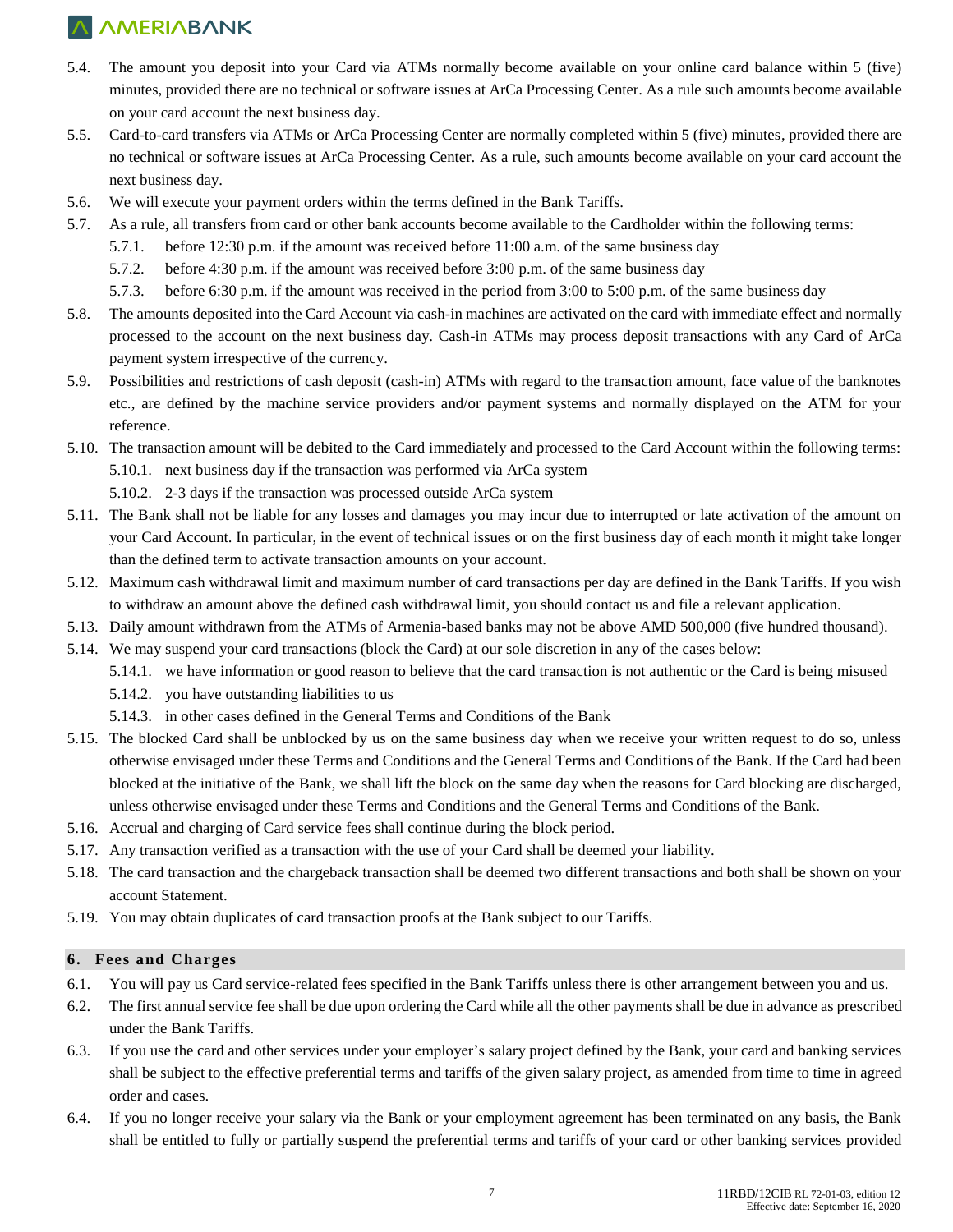under the salary project and apply effective terms and tariffs of cards and other banking services from the moment of such termination, or other preferential or special tariffs defined for a particular card type, service or client at the Bank's discretion. If card transactions or service fees go beyond your Payment Limit, your Card Account will be overdrawn, and you will pay an over-limit fee subject to the Bank Tariffs.

- 6.5. We shall charge any and all Card service and other related fees, including the over-limit amounts and over-limit fee, all amounts payable, without further notice to you or payment instruction on your side. The amounts first shall be charged to your Card Account, then to your other accounts with the Bank if there are no sufficient means on your card accounts. Furthermore, you should make sure that there are sufficient funds on your bank accounts at all times to make the payments specified in this clause.
- 6.6. Any amounts of canceled transactions refunded to you by the Merchant shall be charged back to your card account after deduction of the chargeback fees (if any). Irrespective of whether or not the amount of canceled transaction was charged back to your account you shall fully repay your liability to the Bank arising out of such transaction.
- 6.7. We shall not be held liable for any fees for services imposed on you and charged to your card account by the Merchant.

## **7. Currency Exchange**

- 7.1. You may perform card transactions both in the Card and a different currency.
- 7.2. If you make a transaction in a currency other than the currency of your Card, it will be converted into the Card Account currency for processing purposes.
- 7.3. In case of foreign currency-denominated Cards, all commissions and fees in the local currency shall be credited and charged to your account in the following way:

| Card currency | <b>Transaction</b> | <b>Conversion</b>                                                                                                                                                                                                                                                           |
|---------------|--------------------|-----------------------------------------------------------------------------------------------------------------------------------------------------------------------------------------------------------------------------------------------------------------------------|
|               | currency           |                                                                                                                                                                                                                                                                             |
| USD/EUR       | AMD                | Amounts in AMD are credited into foreign currency cards at then effective<br>average market exchange rate declared by the CBA $+2\%$ . Transaction is<br>processed based on the Bank's sell rate effective on the banking day preceding<br>the transaction processing date. |
| USD/EUR       | AMD                | Amounts in AMD are debited to foreign currency cards at then effective average<br>market exchange rate declared by the CBA -2%. Transaction is processed based<br>on the Bank's buy rate effective on the banking day preceding the transaction<br>processing date.         |

- 7.4. We shall not be held liable for any losses you may suffer due to the difference caused by the exchange rates used during conversion.
- 7.5. International transaction amount during transactions with cards issued by the Bank will be converted to the card currency in the following manner:

| <b>Card currency</b> | <b>Transaction</b> | <b>Conversion</b>                                                                            |
|----------------------|--------------------|----------------------------------------------------------------------------------------------|
|                      | currency           |                                                                                              |
| AMD/USD/EUR          | Card currency      | If the transaction currency is the same as card currency, no conversion applies              |
| <b>AMD/EUR</b>       | <b>USD</b>         | The transaction currency is converted into the card currency at the exchange rate            |
|                      |                    | set by the Bank for the banking day preceding the transaction processing date <sup>2</sup> . |
|                      |                    | Furthermore, sell rates apply to outbound transactions, while buy rates apply to the         |
|                      |                    | inbound transactions.                                                                        |
| <b>AMD</b>           | <b>EUR</b>         | The transaction currency is converted into USD by VISA or MasterCard payment                 |
|                      |                    | systems at VISA or MasterCard exchange rates (in case of VISA cards, conversion              |
|                      |                    | from another currency into USD is made at the VISA exchange rate $+2\%$ for                  |
|                      |                    | outbound transactions and VISA exchange rate - 2% for inbound transactions).                 |
|                      |                    | Then USD is converted into card currency at the exchange rate set by the Bank for            |
|                      |                    | the banking day preceding the transaction processing date. Furthermore, sell rates           |
|                      |                    | apply to outbound transactions, while buy rates apply to inbound transactions.               |
| <b>USD</b>           | <b>EUR</b>         | The transaction currency is converted into USD by VISA or MasterCard payment                 |
|                      |                    | systems at VISA or MasterCard exchange rates (in case of VISA cards, conversion              |
|                      |                    | from another currency into USD is made at the VISA exchange rate $+2\%$ for                  |
|                      |                    | outbound transactions and VISA exchange rate - 2% for inbound transactions).                 |

<sup>2</sup> The Bank sets buy and sell rates for all the specified currencies.

 $\overline{a}$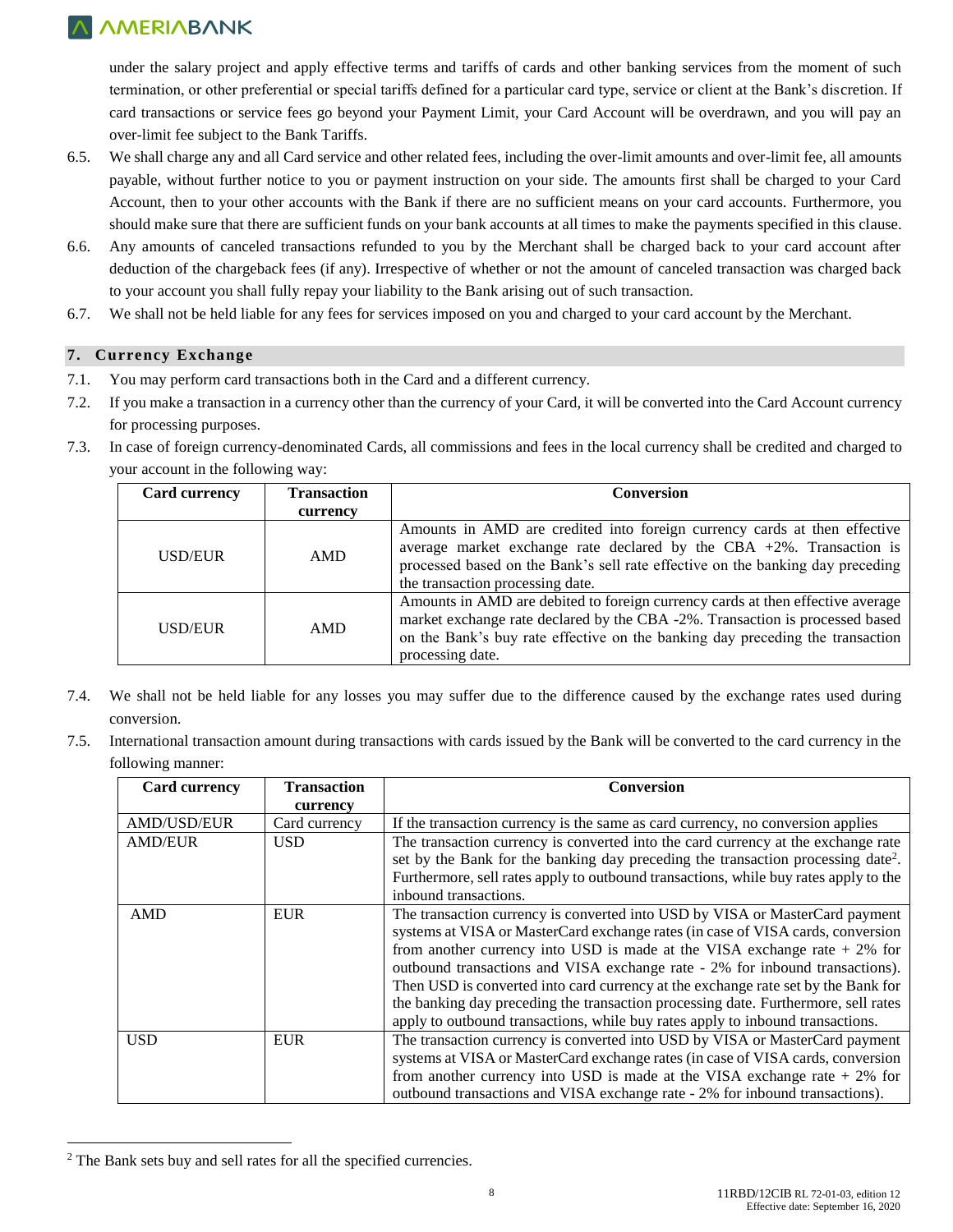

| <b>USD/EUR</b> | <b>AMD</b>     | The transaction currency is converted into USD by VISA or MasterCard payment        |
|----------------|----------------|-------------------------------------------------------------------------------------|
|                |                | systems at VISA or MasterCard exchange rates (in case of VISA cards, conversion     |
|                |                | from another currency into USD is made at the VISA exchange rate $+2\%$ for         |
|                |                | outbound transactions and VISA exchange rate - 2% for inbound transactions).        |
|                |                | Then USD is converted into card currency at the exchange rate set by the Bank for   |
|                |                | the banking day preceding the transaction processing date. Furthermore, sell rates  |
|                |                | apply to outbound transactions, while buy rates apply to inbound transactions.      |
| AMD/USD/EUR    |                |                                                                                     |
|                | Other currency | The transaction currency is converted into USD by VISA or MasterCard payment        |
|                |                | systems (in case of VISA cards, conversion from another currency into USD is        |
|                |                | made at the VISA exchange rate $+2\%$ for outbound transactions and VISA            |
|                |                | exchange rate - 2% for inbound transactions). Then USD is converted into card       |
|                |                | currency at the exchange rate set by the Bank for the day preceding the transaction |
|                |                | processing date. Furthermore, sell rates apply to outbound transactions, while buy  |

#### **8. Statements**

- 8.1. Unless otherwise required by applicable regulations, before the 15th day of the month following the billing period, we will provide to you an account Statement at the frequency and in a manner defined by the legislation or Armenia and/or determined between you and us in advance. The Statement can be withheld in cases defined by the legislation of Armenia.
- 8.2. If you don't dispute the Statement during thirty (30) days after the statement date, it will be deemed accepted by you. If you inform us about your disagreement with Statement entries within the defined term in writing, we shall handle your claim and provide you a complete response within 90 (ninety) days after receiving your claim. Any claims received after the specified period will be handled in accordance with the Armenian legislation, procedures defined by ArCa, VISA and MasterCard payment systems and/or our internal regulations.

#### **9. Disputing**

- 9.1. If you have any objections or disagreement with regard to the card transactions, you may file a chargeback application with us not later than within 30 (thirty) days following receipt of the Statement. You should enclose supporting documents together with the application and any other information we may reasonably request.
- 9.2. You may also file a chargeback application if the transaction you made at the Merchant has been canceled but the Merchant failed to return the amount of the canceled transactions within the set period or within the terms below:
	- 9.2.1. 10 days upon transaction cancellation if the transaction was made in Armenia
	- 9.2.2. 30 days if the transaction was made in other countries
- 9.3. We shall not be liable for your card transactions, however, we'll use our best efforts to help you in resolving the issue. Failure to resolve the issue shall not release you from your liabilities to the Bank.
- 9.4. Disputing of transactions made at Merchants shall not be considered a compliant or a claim against the Bank and our actions shall be limited to intermediation and facilitation only.
- 9.5. If the investigation shows that you did make the disputed transaction or the transaction is a result of breach of Card rules, you will be charged a fee pursuant to the Bank Tariffs.
- 9.6. We will respond to your chargeback application within the following terms:
	- 9.6.1. 40 (forty) days upon receipt of the application if the transaction was made via ArCa payment system (except for the case specified in clause 9.7)
	- 9.6.2. 60 (sixty) days upon receipt of the application if the transaction was made via international payment systems
	- 9.6.3. 10 (ten) business days upon receipt of the application for cash withdrawal or cash deposit transactions via our ATMs (if the ATM hasn't dispensed the cash, but the amount was debited to your account; or you have loaded cash into your Card but the amount was not credited to your account)
- 9.7. Where chargeback is requested for contactless card transactions the Bank shall compensate for the amounts debited to the Cardholder's account within 5 (five) business days upon receiving the cardholder's chargeback application.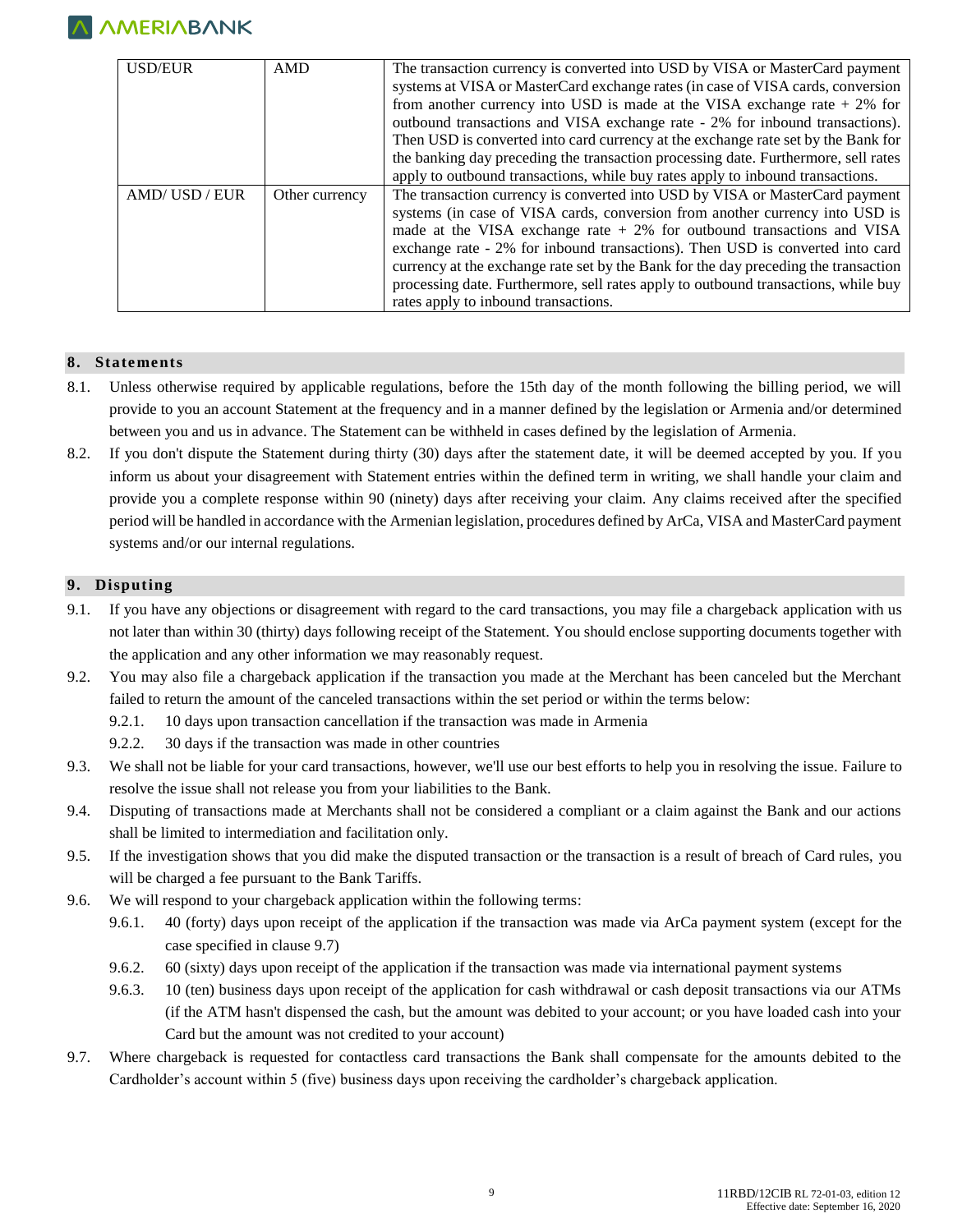## **10. Additional Card**

- 10.1. The Cardholder (Primary Cardholder) may request the Bank to issue Additional Cards linked to the Primary Card in the name of the Primary Cardholder or another person.
- 10.2. The type of the Additional Card may differ from that of the Primary Card but it should be of the same or lower grade. Contactless Sticker may be used as option of an Additional Card.
- 10.3. Any Additional Card linked to a credit Card shall be a credit Card, too.
- 10.4. No separate password will be required for the Additional Card. All Additional Card transactions requiring entry of a password should be performed by the Primary Cardholder using the password of the Primary Card.
- 10.5. If the Additional Card is delivered by a postal/courier service, the Primary Cardholder should contact the Bank to confirm receipt of the Card and PIN in the manner described in these Terms and Conditions.
- 10.6. All transactions with the Additional Card shall be processed to the Primary Card Account.
- 10.7. Total transactions with the Primary and Additional Cards should not exceed the Payment Limit of the Primary Card.
- 10.8. The Primary Cardholder may assign a separate monthly Payment Limit to each Additional Card.
- 10.9. All liabilities deriving from the use of the Primary and Additional Cards shall be deemed the Primary Cardholder's liability to the Bank.
- 10.10. Upon expiry of the validity period of the Additional Card, we will reissue the Additional Card in accordance with these Terms and Conditions. We may provide the reissued Additional Card to the Additional Cardholder without any notice to the Primary Cardholder.
- 10.11. Additional Cardholder must notify us about death, incapacity, insolvency or bankruptcy of the Primary Cardholder and not use the Card if such circumstances have become known to him/her.
- 10.12. Stickers enable cardholders to make contactless payments using Visa Pay Wave technology anywhere across the world where contactless payments are accepted as well as at points of sale where it is technically possible to apply and support contactless payments and stickers. Sticker cannot be used for online transactions and should not be stuck to the surface of the objects (such as phones, etc.) having metal ratio shielding parts.

#### **11. Card Closure**

- 11.1. Subject to these Terms and Conditions and approved internal regulations and bylaws of the Bank, we have the right to terminate any and all card transactions (cancel the Card) and close your Card Account in the following cases:
	- 11.1.1. if you have outstanding liabilities arising out of the Card use, which were not paid by you within 30 (thirty) or more days upon receipt of the Statement showing such transactions
	- 11.1.2. if you have other outstanding liabilities to the Bank
	- 11.1.3. in case of decease or bankruptcy of the Cardholder, based on properly documented notice of such fact
	- 11.1.4. in other cases prescribed under the Terms and Conditions, our General Terms and Conditions and Armenian legislation
- 11.2. Whenever a Card is closed, all Additional Cards are closed, too.
- 11.3. In case of the Card closure you must return the Card and the Card Package, if any, to us.
- 11.4. If we close the Card at our initiative, we may request you to pay all outstanding liabilities you have to the Bank.
- 11.5. You have the right to cancel the Card and close the Card Account at your sole discretion, giving us prior written notice and paying all Card-related liabilities to the Bank in full.
- 11.6. The Additional Card may be closed both by the Primary Cardholder and the Additional Cardholder.
- 11.7. In case of termination of the Card and/or Card Package before the expiry date the charged service fee will not be refundable.
- 11.8. Card closure shall not terminate your outstanding liabilities to the Bank, including interest and penalties accrued.
- 11.9. In case of Card closure you will also be required to pay all dues under the transactions made before the closure date but reported to us after Card closure.
- 11.10. After 3 (three) business days upon Card closure and processing all Card-related transactions to your Card Account we will transfer the remaining balance on your Card Account to your other accounts with the Bank in the following order, depending on the availability of accounts:
	- 11.10.1. current account in the same currency
	- 11.10.2. other Card Account in the same currency
	- 11.10.3. current account in Armenian drams